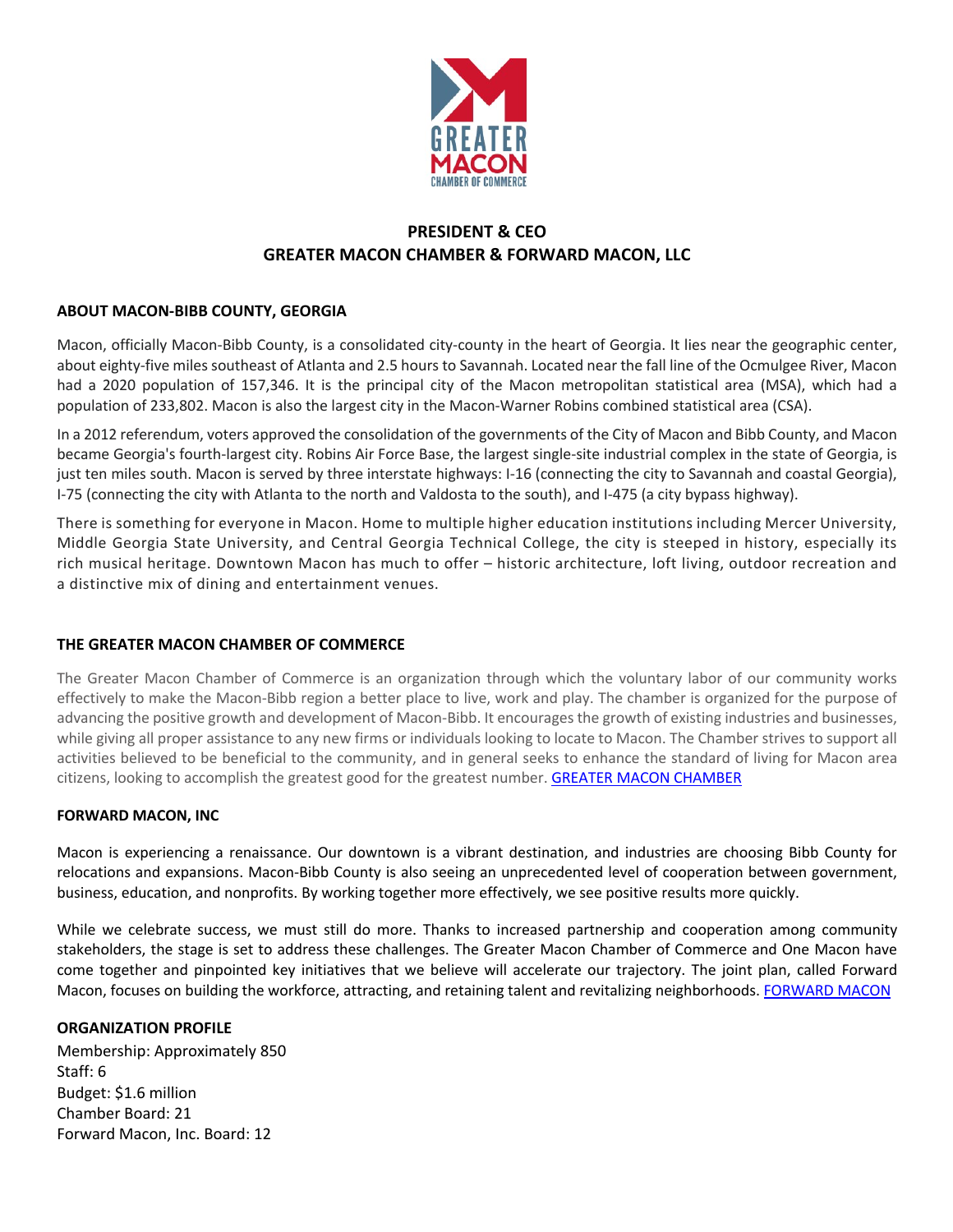## **THE NEXT PRESIDENT & CEO**

The successful next President & CEO will be a proven, results-oriented leader who leads, motivates, and coordinates the chamber's volunteer leaders and staff in championing local business interests, growing the regional economy and identifying new program opportunities that address issues of importance in Macon-Bibb County. The CEO is responsible for advancing the organization's mission towards its vision while modeling its values by leading the organization's performance and program of work. This executive will ensure that the Chamber's annual program of work is developed in alignment with the strategic plan and successfully implemented, that goals and objectives for the Chamber are established and met, that the Chamber maintains resources sufficient to conduct its mission, and the organization is financially stable. The CEO is responsible for the administration of the Chamber and its volunteer efforts and for the Chamber's participation in other activities beneficial to Central Georgia.

#### **POSITION RESPONSIBILITIES**

- Formulate, plan, organize, recommend, and administer policies and programs relating to the Chamber organizations to include short- and long-range planning to achieve major goals.
- Assuming a leadership role in civic endeavors throughout the community that align with the Chamber's mission.
- Developing relationships with members and other community leaders that will aid in advancing the Chamber's mission.
- Attracting, developing, and leading a team of chamber employees to elevate their competencies, increase their skillsets and provide a positive employee experience.
- Developing relationships with Robins Air Force Base (RAFB) leadership and support RAFB missions, growth, and success.
- Developing relationships with community leaders in surrounding areas and advancing regional cooperation between the Chamber and other regional partners to enhance the region's economic and community vitality.
- Developing sufficient revenue sources, and in particular growing membership, to support a robust plan of work and sufficient member programming.
- Developing and implementing a relevant set of programs, initiatives, and events to benefit the Chamber's membership.
- Implementing initiatives outlined in the Forward Macon Plan and positioning the Chamber for a successful future multi-year capital campaign.
- Advocating for the interests of local businesses and the community's economic vitality with local and state governmental and quasi-governmental entities.
- Developing and implementing an effective marketing strategy that positions the Chamber as a civic leader representing business.
- Managing the overall financial health of the organization while suggesting innovative ways to increase diverse revenue streams.
- Uphold the standards of operation as a reputable and effective Chamber of Commerce: Governance, Finance, Human Resources, Governmental Affairs, Program Development, Technology, Marketing and Communications, Facilities, and Benchmarking.
- Perform other duties as may be assigned by the Chamber Chair, Executive Committee and Board of Directors as they may pertain to the overall Chamber mission.